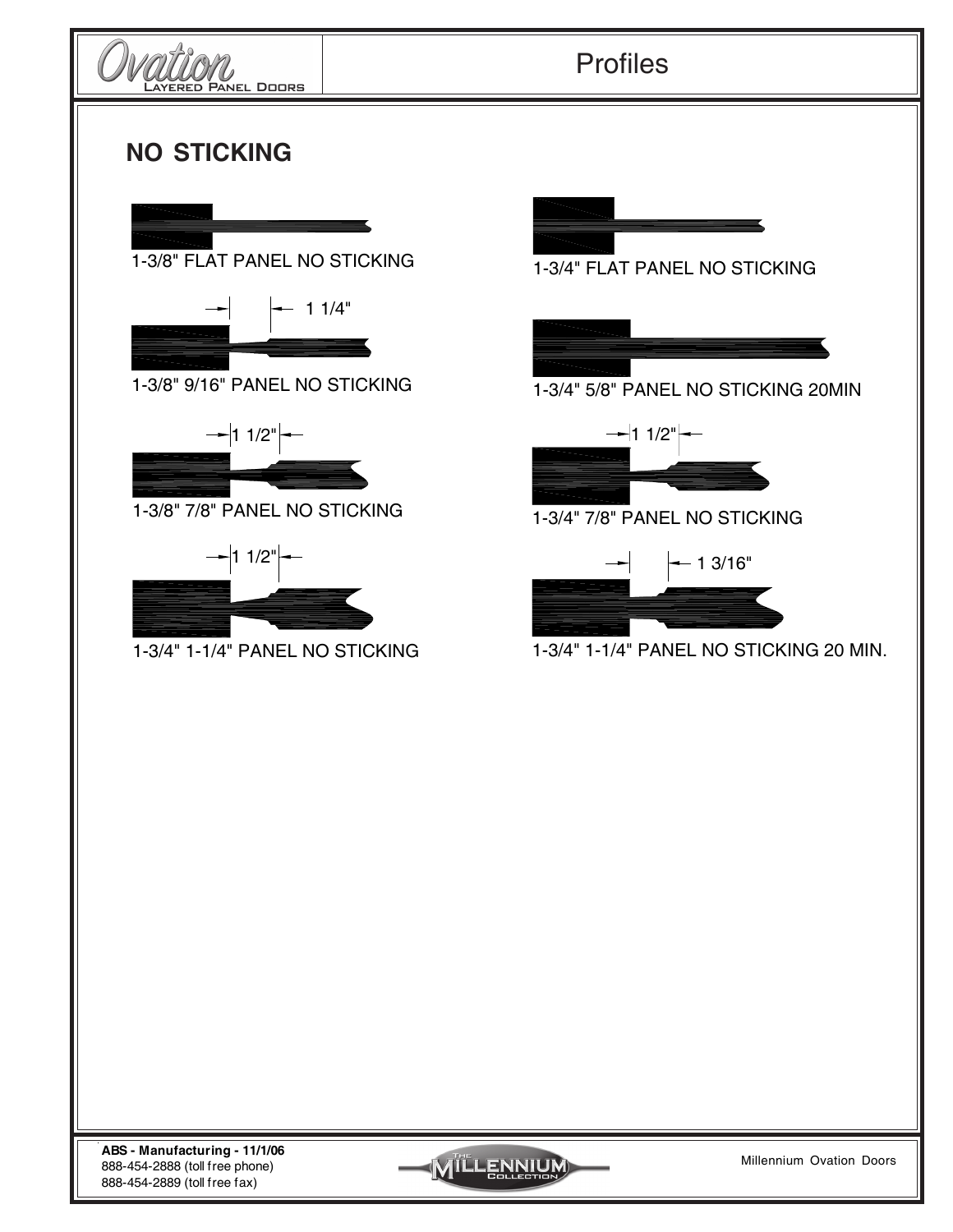

1-3/4" 5/8" PANEL 1/4 ROUND STICKING 20MIN